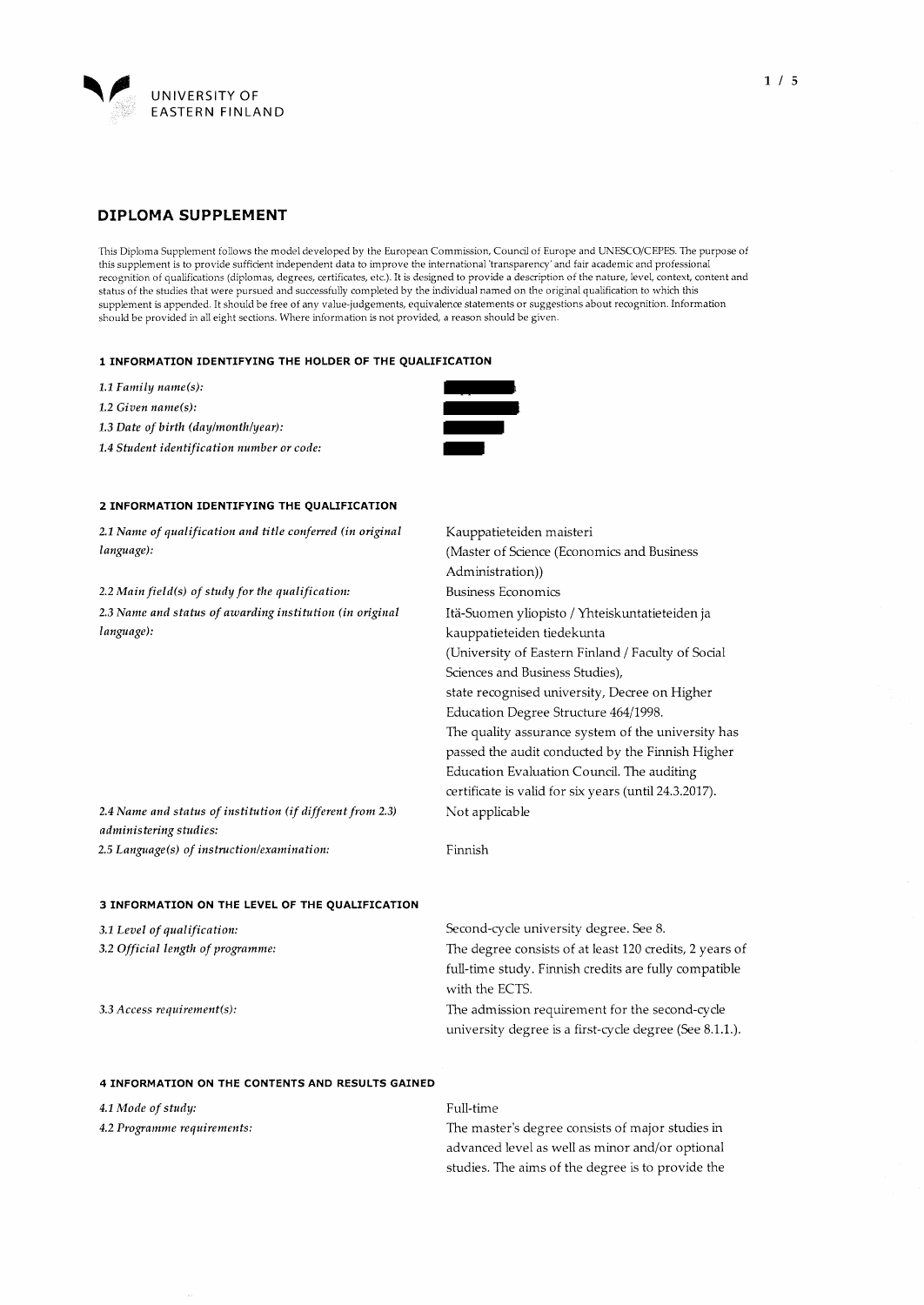

student with good overall knowledge of the major subject and with the fundamentals of the minor subject, knowledge and skills to apply scientific knowledge and methods as well as knowledge and skills for independently operating as an expert and developer of the field.

The degree includes theoretical, philosophical, historical and methodological studies in the main subject as well as practical training. The focus of the studies is on research methods and the master's thesis. Minor studies may be compulsory or may be chosen freely. With optional minor studies the student may steer the degree to his/her professional aims.

The studies towards the degree provide the student with facilities for administrative, planning, research and educational posts according to their academic choices.

4.3 Programme details (e.g., modules or units studied), and the individual grades/marks/credits obtained

(if this information is available on an official transcript this should be used here.):

4.4 Grading scheme and, if available, grade distribution guidance:

See transcript of records.

Study attainments are assessed on the scale passfail. Passed study attainments can also be assessed on the following grading scale: sufficient (1), satisfactory (2), good (3), very good (4), and excellent (5). Furthermore, theses completed in advanced studies, licentiate theses and doctoral dissertations can be graded on the following sevenstage scale: approbatur, lubenter approbatur, non sine laude approbatur, cum laude approbatur, magna cum laude approbatur, eximia cum laude approbatur and laudatur; or on the scale satisfactory, good and excellent; or on the scale pass and pass with distinction.

The assessment of language skills in the second domestic language uses the scale satisfactory-good; as laid down in the Act on the Knowledge of Languages Required of Personnel in Public Bodies (Laki julkisyhteisöjen henkilöstöltä vaadittavasta kielitaidosta 424/2003) and the Government Decree on the Demonstration of Language Skills in the Finnish and Swedish Languages in State Administration (Valtioneuvoston asetus suomen ja ruotsin kielen taidon osoittamisesta valtionhallinnossa 481/2003).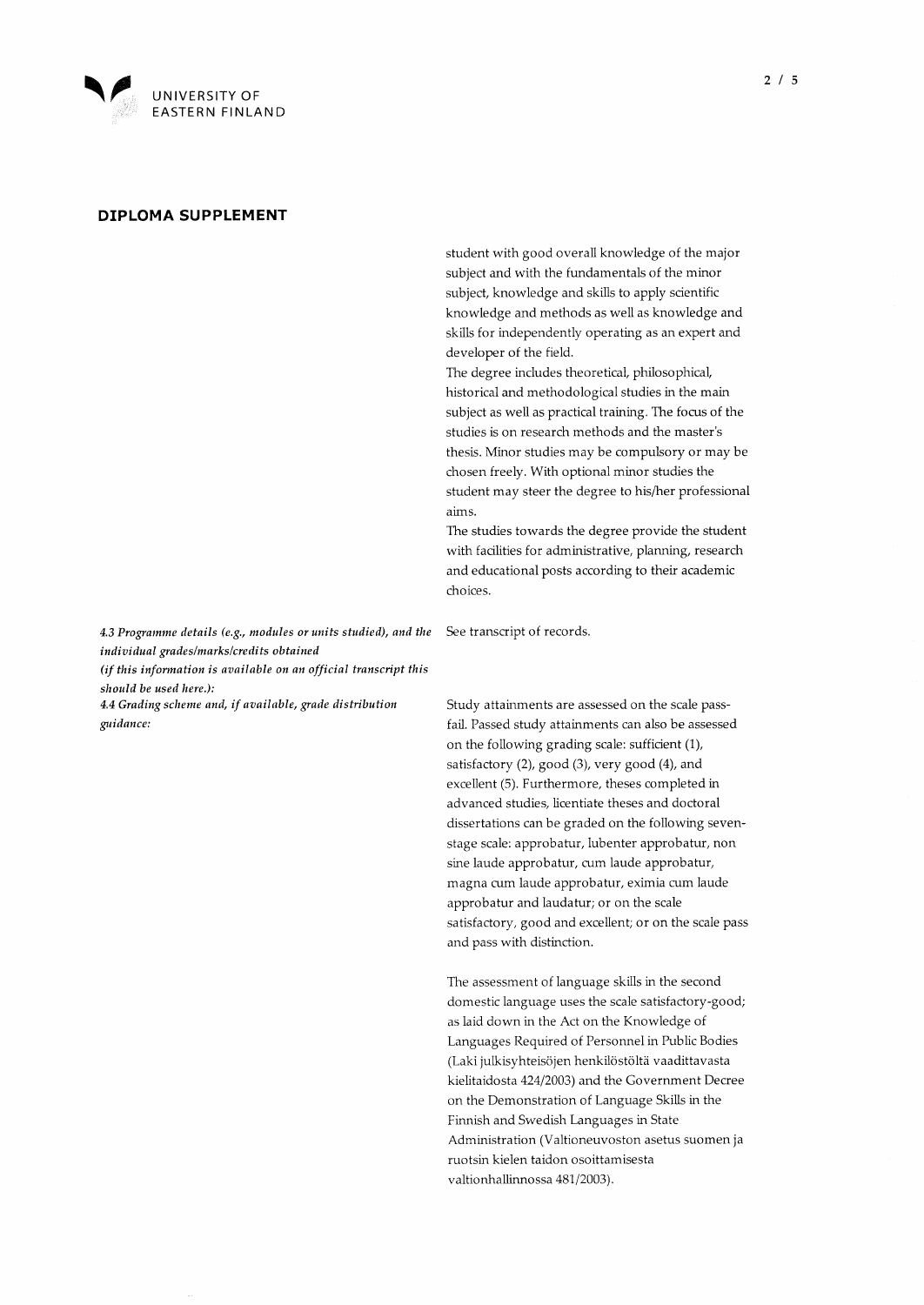

4.5 Overall classification of the qualification: Not applicable

## 5 INFORMATION ON THE FUNCTION OF THE QUALIFICATION

5.1 Access to further study: 5.2 Professional status: 6 ADDITIONAL INFORMATION 6.1 Additional information: 6.2 Further information sources: Eligible for doctoral Studies. The admissions decisions are made in the receiving higher education institution. Under the Finnish legislation, a person who has taken the degree of Master of Science (Economics and Business Administration) is qualified for posts or positions in the public sector for which the qualification requirement is a second cycle higher education degree. In some cases, the qualification requirement also includes the completion of minor or major studies in certain specified fields of study. The degree falls under the Article 11 of the Directive 2005/36/EC of the European Parliament and of the Council on the recognition of professional qualifications, level e. Joensuun yliopisto (University of Joensuu) and Kuopion yliopisto (University of Kuopio) have merged into Itä-Suomen yliopisto (University of Eastern Finland), as of 1.1.2010. Both Joensuun yliopisto and Kuopion yliopisto were state recognised universitites. www.uef.fi (University of Eastern Finland) www.minedu.fi (Ministry of Education and Culture) www.oph.fi (Finnish National Board of Education)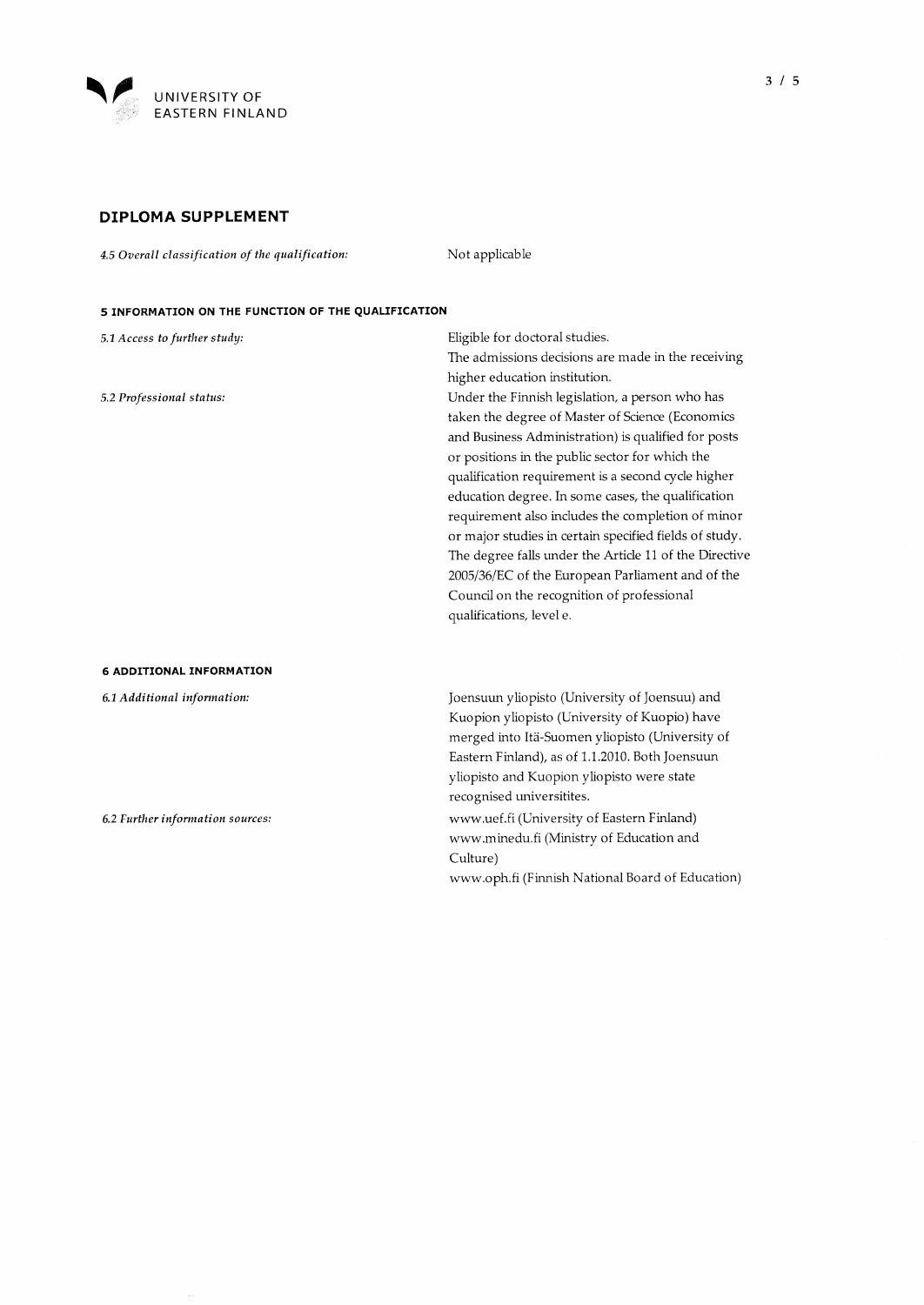

## 7 CERTIFICATION OF THE SUPPLEMENT

7.1 Date:

7.2 Name and signature:

7.3 Capacity:

7.4 Official stamp or seal:

8 INFORMATION ON THE NATIONAL HIGHER EDUCATION SYSTEM

See next page.

22.08.2013 UNIVERSITY OF EASTERN<br>FINLAND Administrative Officer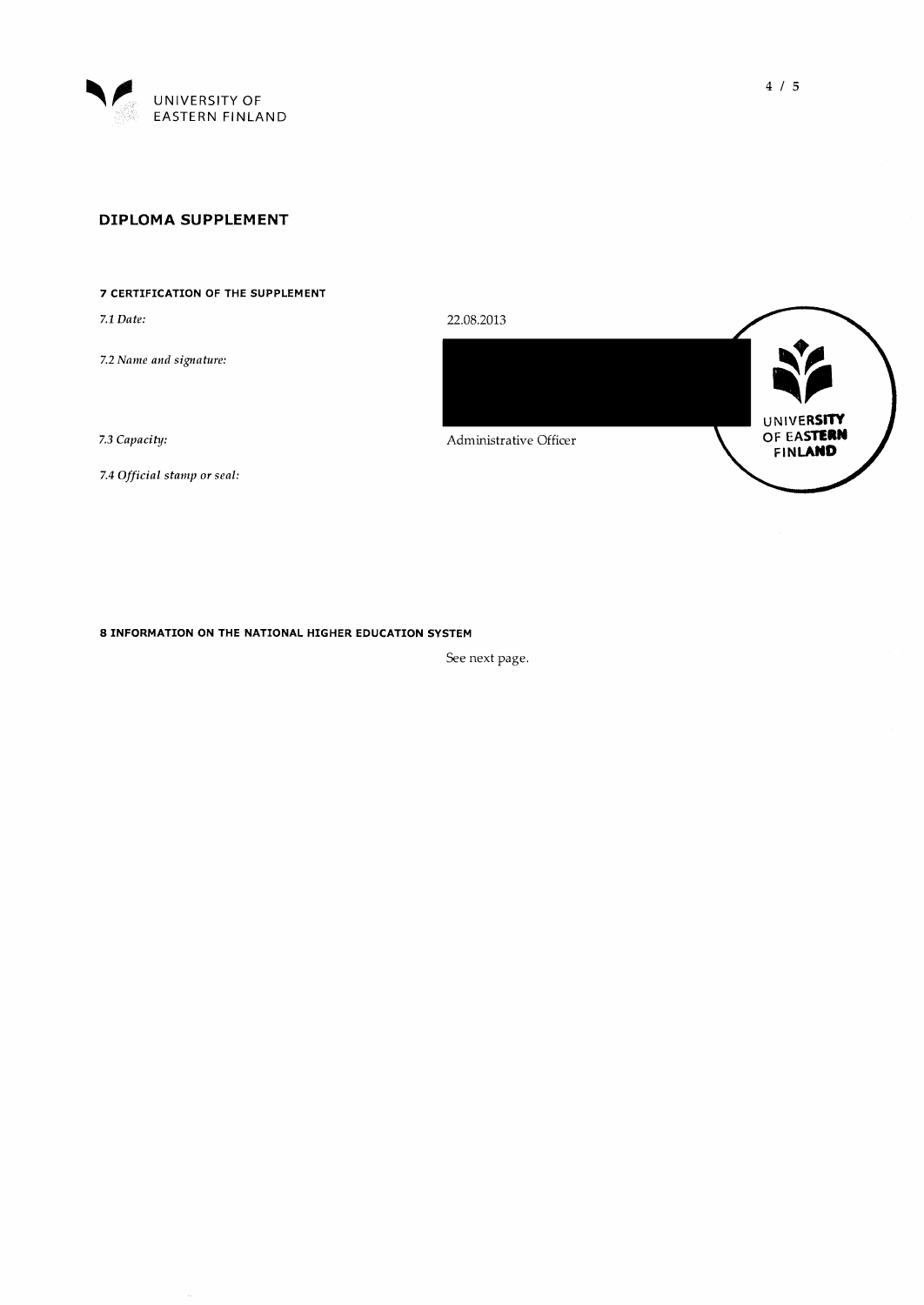

### 8. INFORMATION ON THE NATIONAL HIGHER EDUCATION SYSTEM

The Finnish education system consists of basic education, general and vocational upper secondary education, higher education and adult education. The basic education consists of a 9-year compulsory school for all children from 7 to 16 years of age.

Post-compulsory education is given by general upper secondary schools and vocational institutions. The general upper secondary school provides a 3-year general education curriculum, at the end of which the pupil takes the national Matriculation examination (ylioppilastutkinto / studentexamen). Vocational institutions provide 3-year programmes, which lead to upper secondary vocational qualifications (ammatillinen perustutkinto / yrkesinriktad grundexamen).

General eligibility for higher education is given by the Matriculation examination and the upper secondary vocational qualification. These qualifications require at least 12 years of schooling. Equivalent foreign qualifications also give general eligibility for higher education.

The Finnish higher education system comprises of universities (yliopisto / universitet) and polytechnics (ammattikorkeakoulu, AMK / yrkeshögskola, YH). All universities engage in both education and research and have the right to award doctorates. The polytechnics are multi-field institutions of professional higher education. Polytechnics engage in applied research and development. The polytechnics use the terms polytechnic or university of applied sciences when referring to themselves. This higher education system description uses the term polytechnic.

Higher education studies are measured in credits (opintopiste / studiepoäng). Study courses are quantified according to the work load required. One year of studies is equivalent to 1600 hours of student work on the average and is defined as 60 credits. The credit system complies with the European Credit Transfer and Accumulation System (ECTS).

#### 8.1. University degrees

The Government Decree on University Degrees (794/2004) defines the objectives, extent and overall structure of degrees. The universities decide on the detailed contents and structure of the degrees they award. They also decide on their curricula and forms of instruction.

#### 8.1.1. First-cycle university degree

The first-cycle university degree consists of at least 180 credits (3 years of full-time study). The degree is called kandidaatti / kandidat in all fields of study except Law (oikeusnotaari / rättsnotarie) and Pharmacy (farmaseutti / farmaceut). The determined English translation for all these degrees is Bachelor's degree, the most common degrees being the Bachelor of Arts or Bachelor of Science.

Studies leading to the degree provide the student with: (1) knowledge of the fundamentals of the major and minor subjects or corresponding study entities or studies included in the degree programme and the prerequisites for following developments in the field; (2) knowledge and skills needed for scientific thinking and the use of scientific methods or knowledge and skills needed for artistic work; (3) knowledge and skills needed for Studies leading to a higher university degree and for continuous learning; (4) a capacity for applying the acquired knowledge and skills to work; and (5) adequate language and communication skills.

Studies leading to the degree may include: basic and intermediate studies; language and communication studies; interdisciplinary programmes; other studies and work practice for professional development. The degree includes a Bachelor's thesis (6 - 10 credits).

## 8.1.2. The second-eycle university degree

The second-cycle university degree consists of at least 120 credits (2 years of full-time study). The extent of studies required for a programme leading to the second cycle university degree which is geared towards foreign students is a minimum of 90 credits. The degree is usually called maisteri / magister. Other second-cycle degree titles are diplomi-insinööri / diplomingenjör (Technology), proviisori / provisor (Pharmacy) and arkkitehti / arkitekt (Architecture). The determined English translation for all these degrees is Ma ster's degree, the most common degrees being the Master of Arts or Master of Science. The second-cycle university degree title in the fields of Medicine, Veterinary Medicine and Dentistry is lisensiaatti / licentiat, the English title being Licentiate. The admission requirement for the secondcycie university degree is a first-cycle degree.

In the fields of Medicine and Dentistry the university may arrange the education leading to the second-cycle university degree without including a first-cycle university degree in the education. In Medicine the degree consists of 360 credits (6 years of full-time study) and in Dentistry the degree consists of 300 credits (5 years of full-time study).

Studies leading to the second-cycle university degree provide the student with: (1) good overall knowledge of the major subject or a corresponding entity and conversance with the fundamentals of the minor subject or good knowledge of the advanced studies included in the degree programme; (2) knowiedge and skills needed to apply Scientific knowledge and Scientific methods or knowledge and skills needed for independent and demanding artistic work; (3) knowledge and skills needed for independently operating as an expert and developer of the field; (4) knowledge and skills needed for scientific or artistic postgraduate education; and (5) good language and communication skills.

The studies leading to the second-cycle university degree may include: basic and intermediate studies and advanced studies; language and communication studies; interdisciplinary study programmes; other studies; and internship improving expertise. The degree includes a Master's thesis (20 - 40 credits).

#### 8.2. Doctoral degrees

Students can apply for doctoral Studies after the completion of a relevant second-cycle degree. The aim of doctoral studies is to provide student with an in-depth knowledge of their field of research and capabilities to produce novel scientific knowledge independently.

A pre-doctoral degree of lisensiaatti / licentiat (Licentiate) may be taken before the Doctor's degree and in general it takes 2 years of full-time study to complete.

The Doctor's degree takes approximately 4 years to complete after the second-cycle degree or 2 further years following the pre-doctoral degree. A student who has been admitted to complete the Doctor's degree must complete a given amount of studies, show independent and critical thinking in the field of research and write a Doctor's disserta tion and defend it in public.

### 8.3. Polytechnic degrees

The government decree on polytechnics (352/2003 including amendments) defines the objectives, extent and overall structure of polytechnic degrees. The Ministry of Education and Culture confirms the degree programmes of polytechnics, and within the framework of these regulations, the polytechnics decide on the content and structure of their degrees in more detail. The polytechnics also decide on their annual curricula and forms of instruction.

#### 8.3.1. First-cycle polytechnic degrees

The first-cycle polytechnic degree consists of 180, 210 or 240 credits (3 to 4 years of full-time study) depending on the study field. For specific reasons, the Ministry of Education and Culture may confirm the scope of the degree to exceed 240 credits. The first-cycle polytechnic degree is called ammattik orkea k ou lutu tkinto / yrk eshögsk ole examen. The determined English translation for the degree is Bachelor's degree. The degree titles indicate the field of study, e.g. Bachelor of Engineering or Bachelor of Health Care.

Studies leading to the degree provide the student with (1) broad overall knowledge and skills with relevant theoretical background for working as expert of the field; (2) knowledge and skills needed for following and advancing developments in the field; (3) knowledge and skills needed for continuous learning; (4) adequate language and communication skills; and (5) knowledge and skills required in the field internationally.

The first-cycle polytechnic degree comprises basic and professional studies, elective studies, a practical training period and a Bachelor's thesis or a final project.

#### 8.3.2. The second-cycle polytechnic degrees

The second-cycle polytechnic degree consists of 60 or 90 credits (1 or 1.5 years of full-time study). The degree is called ylempi ammattik orkeak ou lututkinto / högre yrk eshögskoleexamen. The determined English translation for the second-cycle polytechnic degree is Master's degree. The degree titles indicate the field of study, e.g. Master of Culture and Art or Master of Business Administration. Eligibility for second-cycle polytechnic degrees is given by a relevant first-cycle degree with at least 3 years of relevant work or artistic experience.

Studies leading to the degree provide the student with (1) broad and advanced knowledge and skills for developing the professional field as well as the theoretical skills for working in demanding expert and leadership positions in the field; (2) profound understanding of the field, its relation to work life and Society at large as well as the knowledge and skills needed for following and analysing both theoretical and professional developments in the field; (3) capacity for life-long learning and continuous development of one's own expertise (4) good language and communication skills required in work life; and (5) knowledge and skills needed to function and communicate in the field internationally.

The second-cycle polytechnic degree comprises advanced professional studies, elective studies and a final thesis or a final project.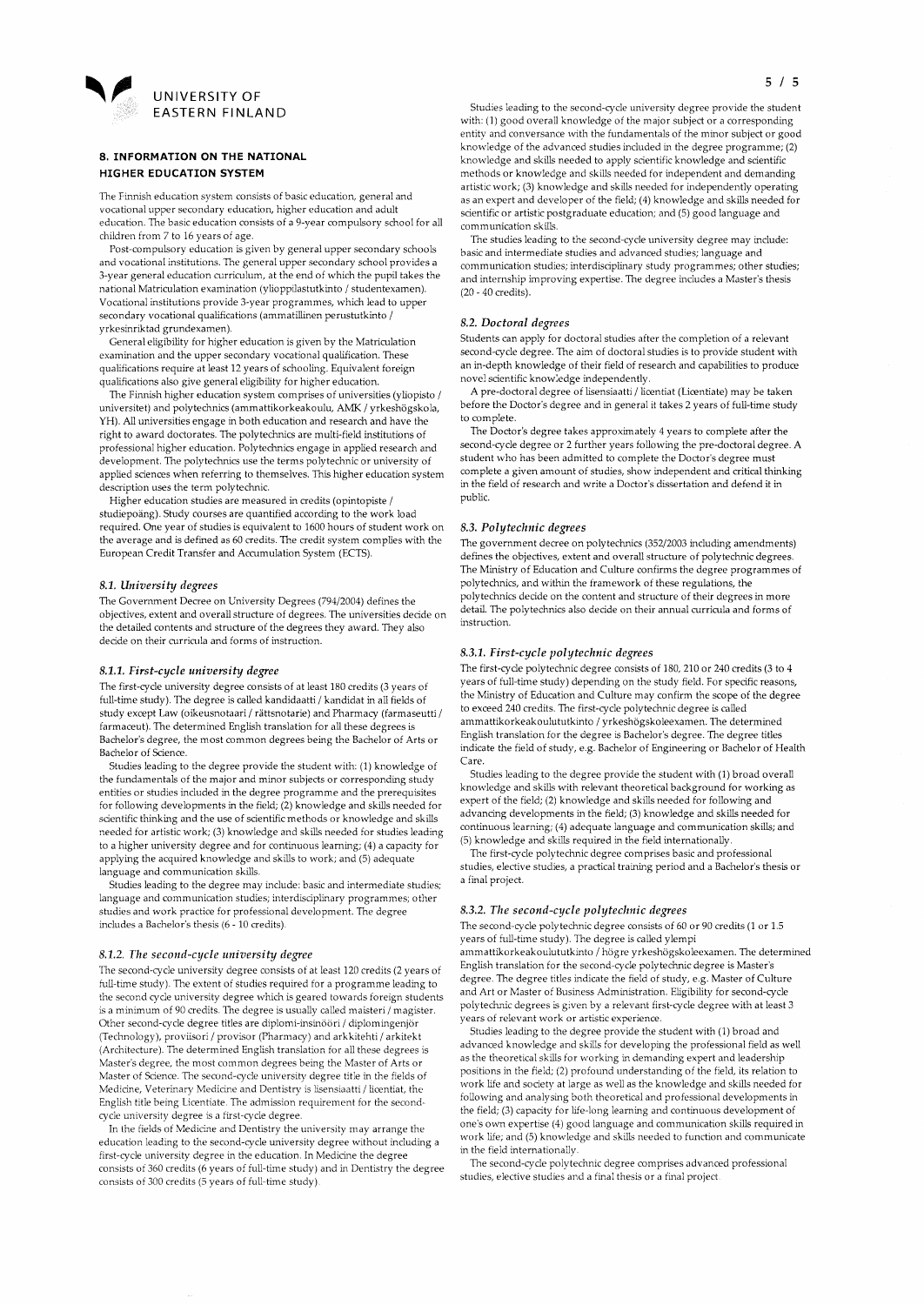## UNIVERSITY OF EASTERN FINLAND

# **TRANSCRIPT OF ACADEMIC RECORD** Page  $1/3$ Completed Courses According to Target Degree

30.08.2013

| Date of birth  |
|----------------|
| Student number |
| Registered     |

| 01.08.2005 |
|------------|

# STUDY RIGHTS

Admitted by Organisation Valid Starting Date Decree Scope of Studies Major Orientation Graduation Date Thesis, Advanced Studies

Grade Date

Faculty of Social Sciences and Business Studies Business, Kuopio (K) 01.01.2008 - 22.08.2013 24.03.2011 Government Decree on University Degrees 794/2004 Master of Science (Economics and Business Administration) Business Economics Accounting and Finance 22.08.2013

magna cum laude approbatur 04.06.2013

# Courses completed: 30.05.2006 - 22.08.2013

| <b>COURSES</b> |                                                              | <b>CREDIT</b><br><b>POINTS</b> | <b>GRADE DATE</b> |            | <b>INSTRUCTOR</b>                                         |
|----------------|--------------------------------------------------------------|--------------------------------|-------------------|------------|-----------------------------------------------------------|
| 231            | Master of Science (Economics and<br>Business Administration) | 120,00                         | Pass              | 22.08.2013 | Faculty of Social Sciences<br>and Business Studies        |
| 5215310        | Basic Studies, Management and<br>Leadership                  | $29,00*$                       | 4/5               | 29.11.2012 | Päivi Eriksson                                            |
| 5210201        | Human Resource Management                                    | 6,00                           | 4/5               | 21.05.2010 | Maria Kangasniemi                                         |
| 5213221        | Improving Managerial Work                                    | 6,00                           | 5/5               | 08.06.2011 | Maria Kangasniemi                                         |
| 5213311        | Managing Future                                              | 6,00                           | 4/5               | 29.11.2012 | Teuvo Kantanen                                            |
| K003607        | Strategic Management                                         | 5,00                           | 5/5               | 28.02.2008 | University of Kuopio                                      |
| K009898        | Labour Law                                                   | 6,00                           | 3/5               | 30.06.2008 | University of Kuopio                                      |
| 5214300        | Advanced Studies, Accounting and                             | $70,00*$                       | 3/5               | 31.07.2013 | Jyrki Niskanen                                            |
|                | Finance                                                      |                                |                   |            |                                                           |
| 5214301        | Master's Thesis, Accounting and<br>Finance                   | 30,00                          | MCL               | 04.06.2013 | <b>Faculty of Social Sciences</b><br>and Business Studies |
| 5214302        | Master's Thesis Seminar in<br>Accounting and Finance         | 5,00                           | Pass              | 22.05.2013 | Mervi Niskanen                                            |
| 5214303        | Current Research in Accounting<br>and Finance                | 5,00                           | 3/5               | 26.11.2009 | University of Kuo                                         |
| 5214311        | Financial Accounting and<br>Auditing Research                | 6,00                           | 3/5               | 12.05.2009 | University of Kuopio<br>OF EASTERN                        |
| 5214312        | <b>Short Term Financial</b>                                  | 6,00                           | 4/5               | 06.05.2011 | Mervi Niskanen FINLAND                                    |
|                | Management                                                   |                                |                   |            |                                                           |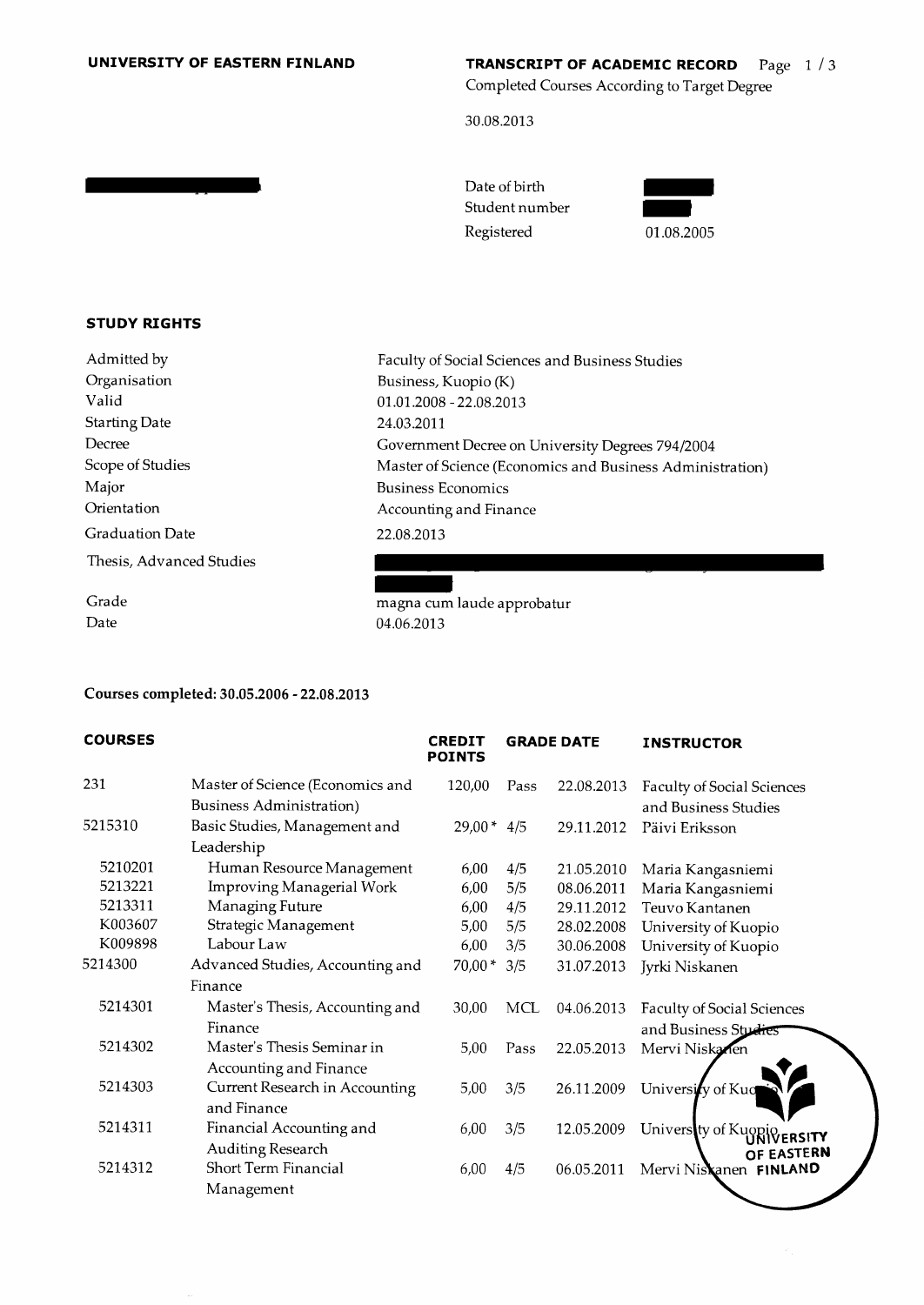# UNIVERSITY OF EASTERN FINLAND TRANSCRIPT OF ACADEMIC RECORD  $\frac{Page}{2}/3$

Completed Courses According to Target Degree

30.08.2013

Date of birth Student number



| <b>COURSES</b> |                                                  | <b>CREDIT</b><br><b>POINTS</b> |      | <b>GRADE DATE</b> | <b>INSTRUCTOR</b>                                                       |
|----------------|--------------------------------------------------|--------------------------------|------|-------------------|-------------------------------------------------------------------------|
| 5214321K       | International Financial<br>Accounting            | 6,00                           | 4/5  | 04.05.2012        | Kati Pajunen                                                            |
| 5214328        | Internal Audit and Internal<br>Control           | 6,00                           | 2/5  | 31.07.2013        | Mervi Niskanen                                                          |
| K011445        | Advanced Course in Management<br>Accounting      | 6,00                           | 5/5  | 15.05.2009        | University of Kuopio                                                    |
| 5010009        | Other Studies included in the<br>Master's Degree | $21.00*$ Pass                  |      | 23.02.2011        | Mervi Niskanen                                                          |
| 5210351        | Analysing Interviews and Texts                   | 5,00                           | 5/5  | 23.02.2011        | Heidi Rajamäki                                                          |
| 8014003        | German 3                                         | 4,00                           | 2/5  | 15.12.2010        | Hanna Vanninen                                                          |
| K000352        | Ethics 1                                         | 2,00                           | 4/5  | 12.03.2009        | University of Kuopio                                                    |
| K009267        | Local Economic Policy                            | 5,00                           | 4/5  | 24.02.2009        | University of Kuopio                                                    |
| KAY10111       | <b>Business Ethics</b>                           | 5,00                           | Pass | 30.05.2006        | Open University, Social<br>Sciences and Business<br>Studies, Kuopio (K) |

# Studies included in the degree

# 120,00

\* Counted in the studies included in the degree and in TOTAL



Signature of the Registrar